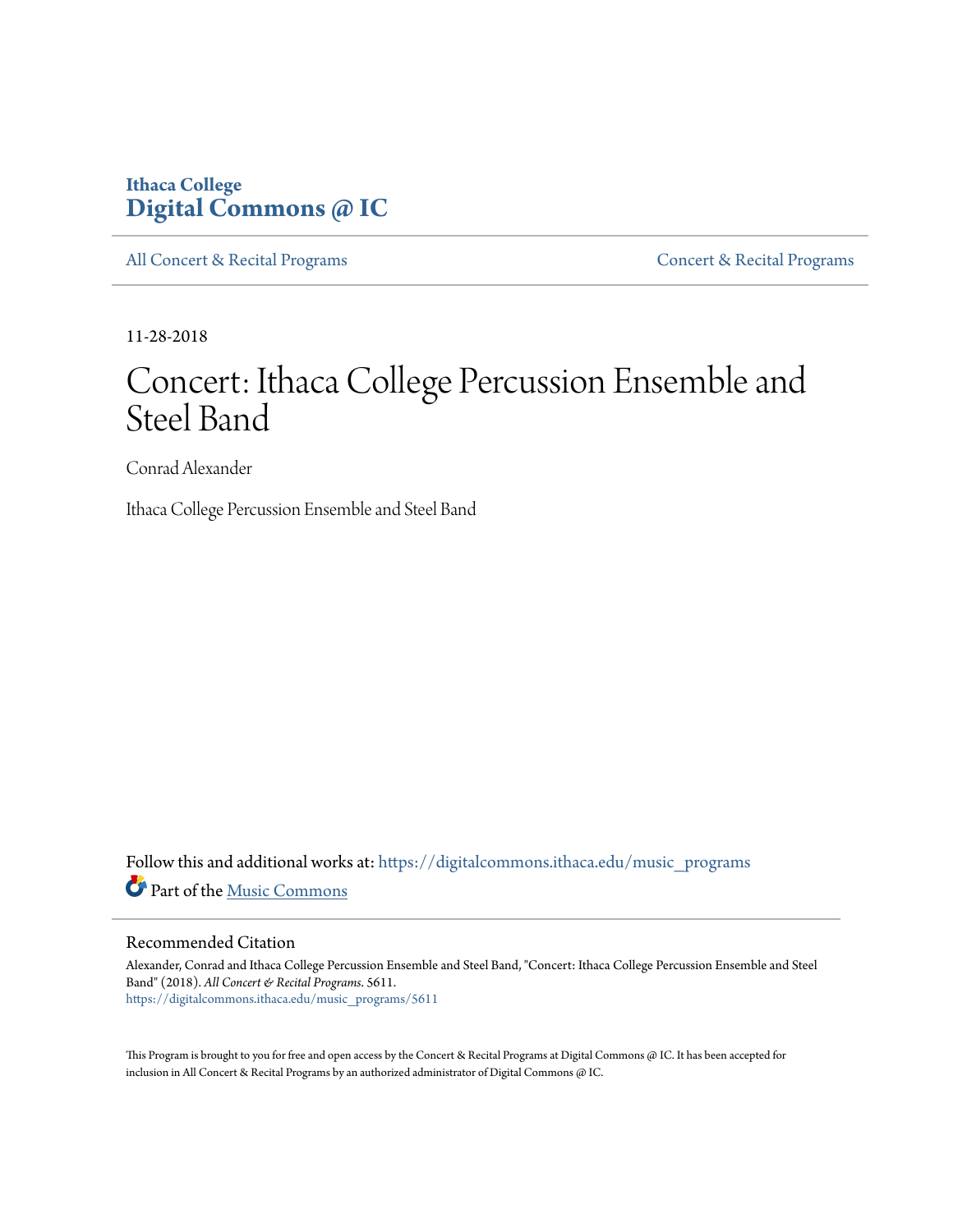## Ithaca College Percussion Ensemble and Steel Band

Conrad Alexander, director

Ford Hall Wednesday, November 28th, 2018 8:15 pm



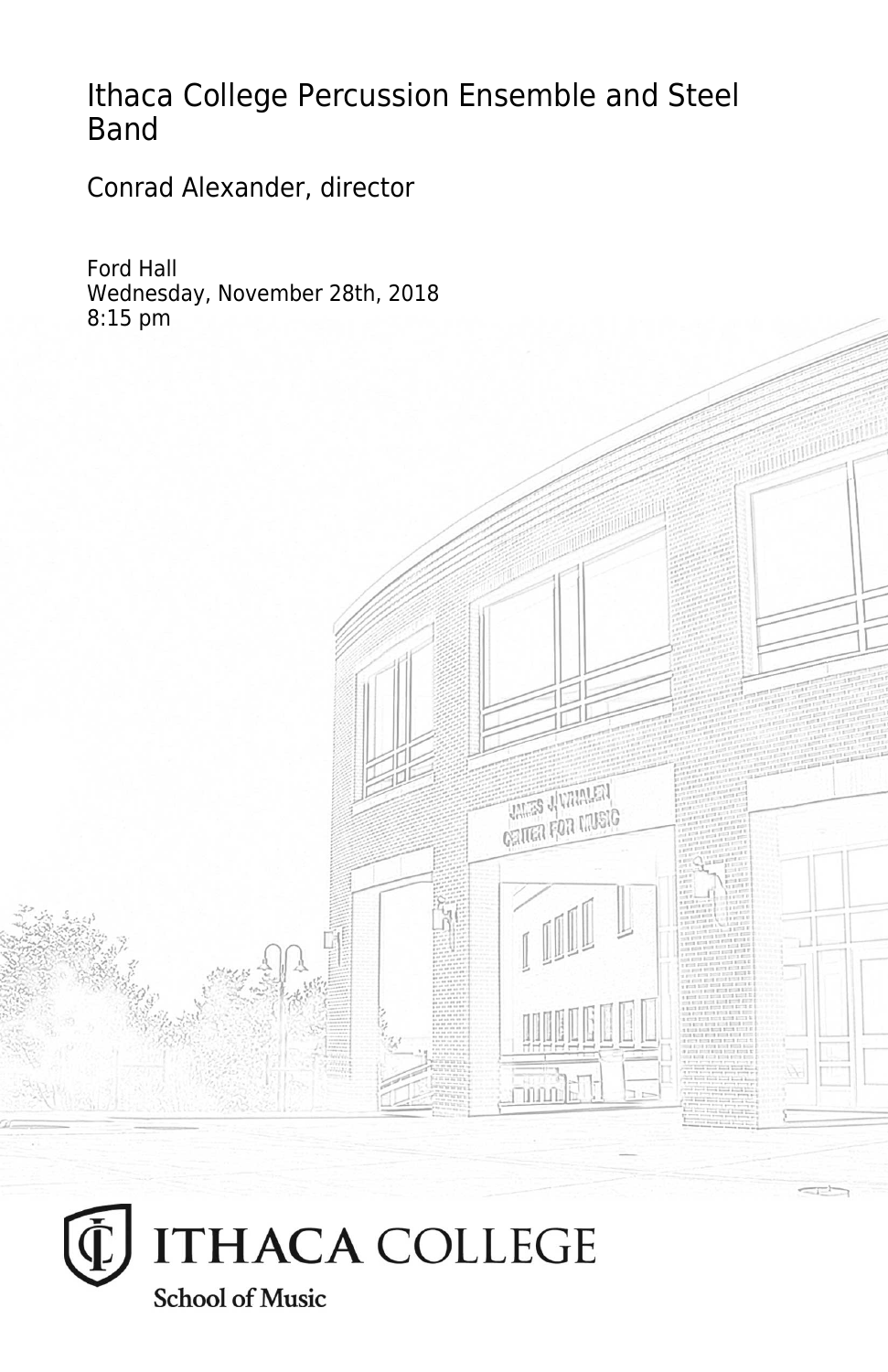### **Program**

Paschal Dances (1994) David Gillingham

Portico (1983) **No. 2. 1998** Tom Gauger

Taiko (2000)

**Intermission**

Monday Night (1997) **Paul G. Ross** 

Panyard (1995) Franz Grissom

 $(b. 1947)$ 

(b. 1935)

Scott Harding (b. 1968)

Oye Como Va (1963) Company of the Company of Tito Puente arr. Kenyon Williams

Tobago Jam (1991) Len "Boogsie" Sharpe